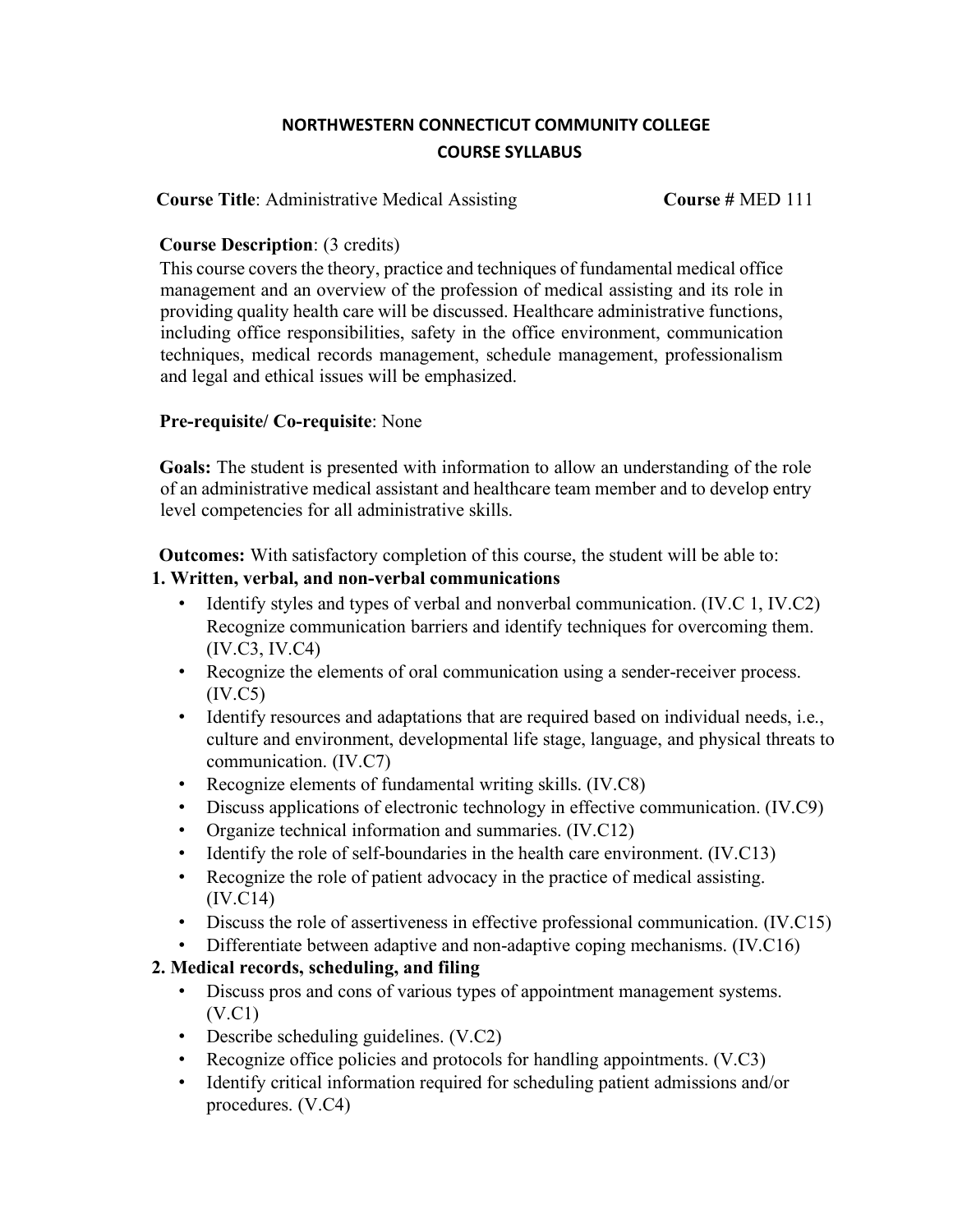- Identify systems for organizing medical records. (V.C5)
- Describe various types of content maintained in a patient's medical record. (V.C6)
- Discuss pros and cons of various filing methods. (V.C7)
- Identify both equipment and supplies needed for filing medical records. (V.C8)
- Describe indexing rules. (V.C9)
- Discuss filing procedures. (V.C10)
- Identify types of records common to the healthcare setting (V.C12)
- Identify time management principles (V.C13)
- Discuss the importance of routine maintenance of office equipment. (V.C14)

### **3. Basic office finances**

- Describe banking procedures. (VI.C3)
- Discuss precautions for accepting checks. (VI.C4)
- Compare types of endorsement. (VI.C5)
- Differentiate between accounts payable and accounts receivable. (VI.C6)

# **4. Medical law and ethics**

- Discuss legal scope of practice and explore issues of confidentiality as it applies to the medical assistant. (IX.C1, IX.C2)
- Describe the implications of HIPAA for the medical assistant in various medical settings. (IX.C3)
- Summarize the Patient Bill of Rights. (IX.C4)
- Discuss licensure and certification as it applies to healthcare providers. (IX.C5)
- Compare and contrast physician and medical assistant roles in terms of standard of care. (IX.C7)
- Compare criminal and civil law as it applies to the practicing medical assistant. (IX.C8)
- Provide an example of tort law as it would apply to a medical assistant. (IX.C9)
- Explain how the following impact the medical assistant's practice and give examples of negligence, malpractice, statute of limitations, Good Samaritan Act, Uniform Anatomical Gift Act, living will and advanced directives, and medical power of attorney. (IX.C.10)
- Identify how the American with Disabilities Act (ADA) applies to the medical assisting profession. (IX.C11)
- Describe the process to follow if an error is made in patient care. (IX.C14)

# **5. Safety in the healthcare environment**

- Describe fundamental principles for evacuation of a healthcare setting. (XI.C7)
- Discuss fire safety issues in a healthcare environment. (XI.C8)

#### **All outcomes and objectives in relation to the above cognitive competencies will be assessed via questions on tests, quizzes, and/or Learnsmart interactive adaptive learning system.**

This course includes the following psychomotor/affective competencies:

### **IV. Concepts of Effective Communication**

IV.P.4 Explain general office policies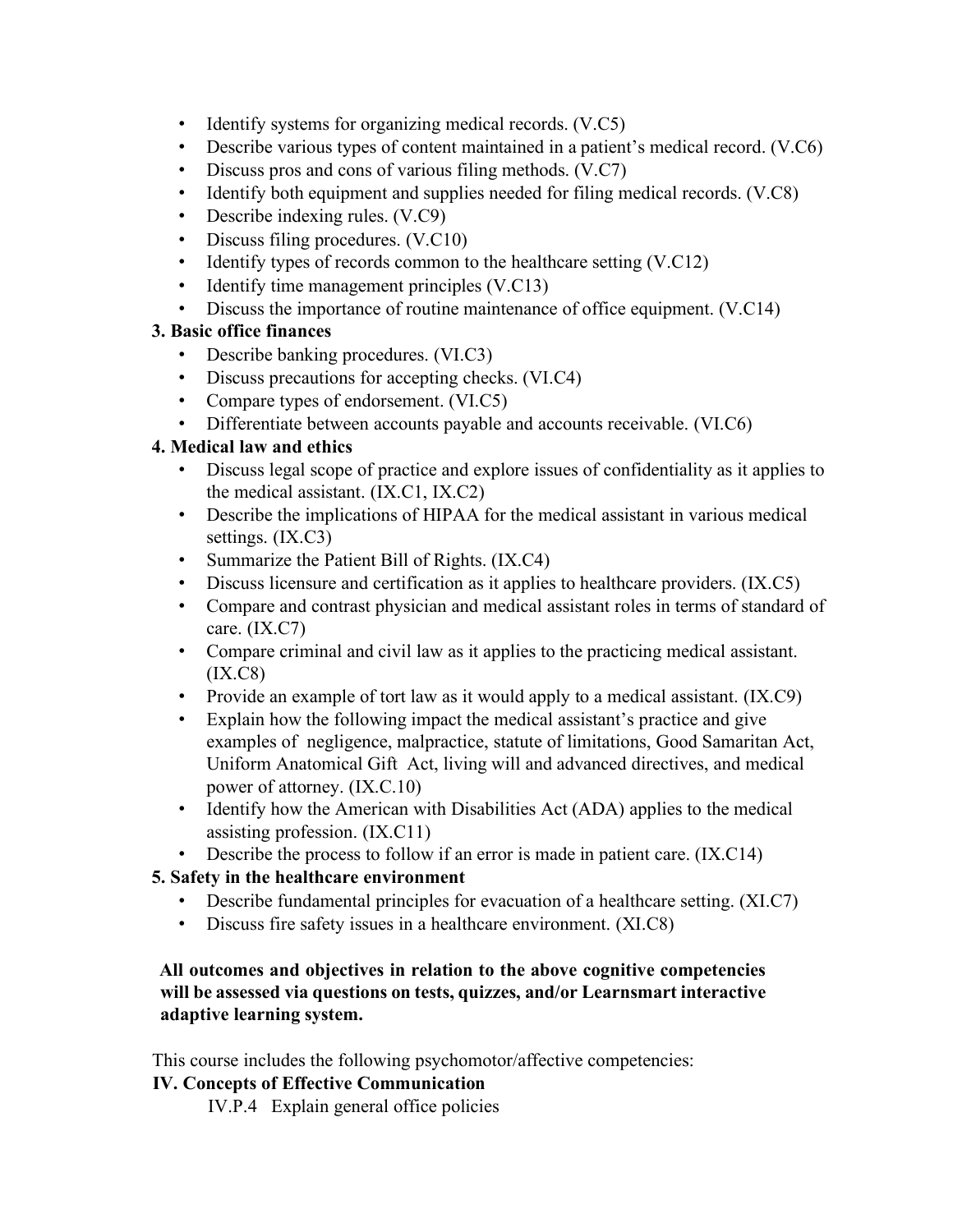IV.P.7 Demonstrate telephone techniques

IV.P.10 Compose professional/business letters

IV.P.11 Respond to nonverbal communication

IV.P.12 Develop and maintain a current list of community resources related to patients' healthcare needs

IV.P.13 Advocate on behalf of patients

### **V. Administrative Functions**

V.P.1 Manage appointment schedule, using established priorities

V.P.2 Schedule patient admissions and/or procedures

V.P.3 Organize a patient's medical record

V.P.4 File medical records

V.P.5 Execute data management using electronic healthcare records such as EMR

V.P.6 Use office hardware and software to maintain office systems

V.P.7 Use internet to access information related to the medical office

V.P.8 Maintain organization by filing

V.A.1 .1 .1 (11). Consider staff needs and limitations in establishment of a filing system

V.A.2 .2 .2 (12). Implement time management principles to maintain effective office function

### **VI. Basic Practice Finances**

VI.P.1. Prepare a bank

deposit

# **VII. Managed Care/Insurance**

VII.P.2. Apply third party guidelines

VII.P.4. Obtain precertification, including documentation

VII.P.5. Obtain preauthorization, including documentation

VII.P.6. Verify eligibility for managed care services

VII.P.9. Communicate in language the patient can understand regarding managed care and insurance plans

# **IX. Legal Implications**

IX.P.1 Respond to issues of confidentiality

IX.P.2 Perform within scope of practice

IX.P.3 Apply HIPAA rules in regard to privacy/release of information

IX.P.4 Practice within the standard of care for a medical assistant

IX.P.5 Incorporate the Patient's Bill of Rights into personal practice and medical office policies and procedures

IX.P.7 Document accurately in the patient record

IX.P.9 Demonstrate sensitivity to patient rights

IX.P.10 Demonstrate awareness of the consequences of not working within the legal scope of practice

IX.P.11 Recognize the importance of local, state and federal legislation and regulations in the practice setting

# **X. Ethical Considerations**